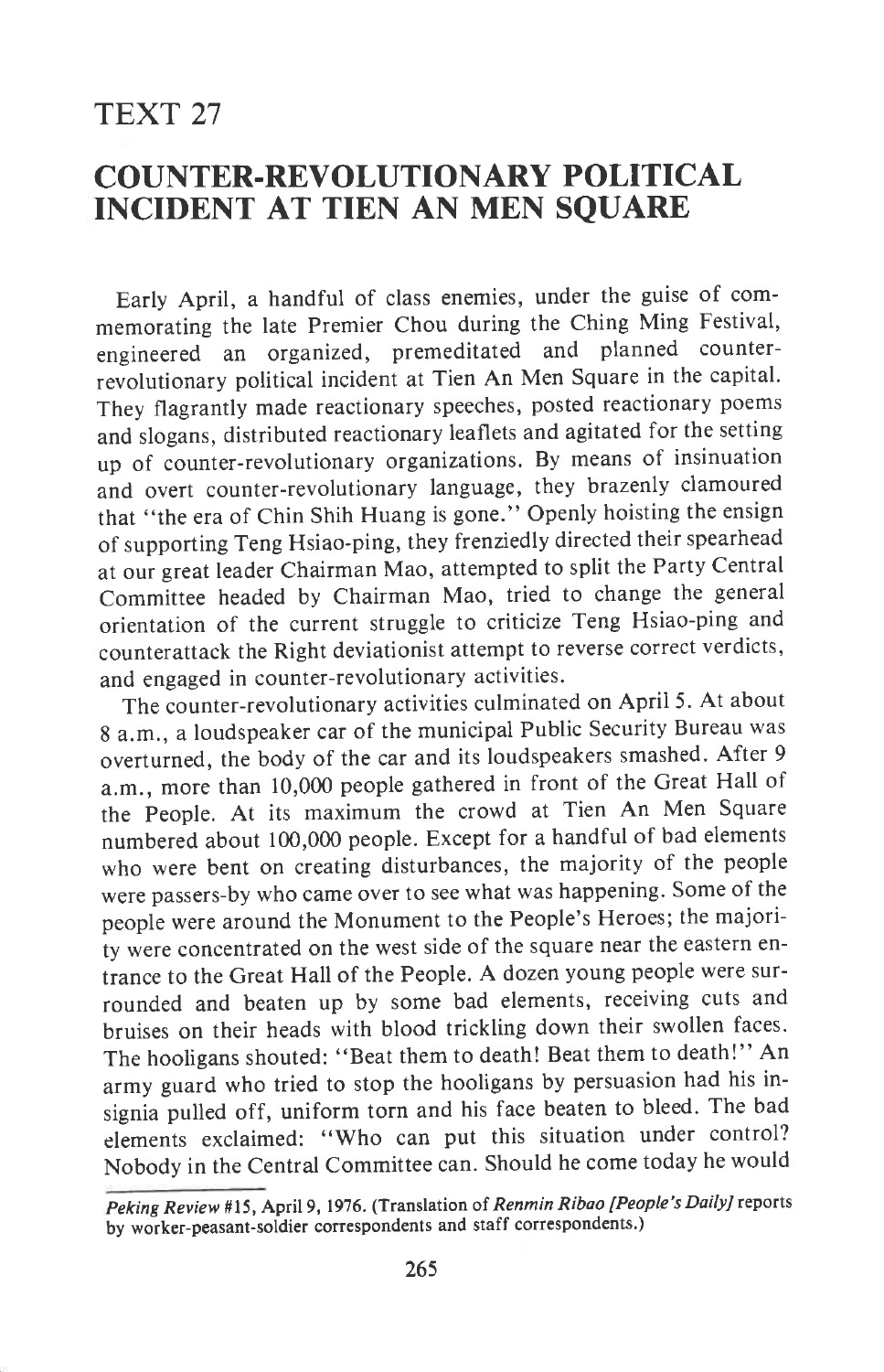not be able to return!" Their counter-revolutionary arrogance was unbridled to the extreme. The masses were infuriated and many of them said: "Ever since liberation, Tien An Men Square has always been the place where our great leader chairman Mao reviews parades of the revolutionary masses. we'll absolutely not tolerate such counterrevolutionary acts happening here!" Several hundred workermilitiamen who went up the flight of steps leading to the Great Hall of the People to stand guard were broken up into several sections by the hooligans. The latter repeatedly shouted reactionary slogans and savagely beat up anyone in the crowd who opposed them. Some of those who got beaten up were dragged to the monument and forced to kneel down and "confess their crimes."

At 11:05 a.m., many people surged towards the Museum of Chinese History on the east side of Tien An Men Square. In front of the museum, a woman comrade who came forward to dissuade them was imme\_ diately manhandled. At this moment, a bunch of bad elements besieged a People's Liberation Army barracks by the clock tower in the southeast corner of the square. They crushed the door, broke into the building and occupied it. A few bad elements, sporting a crew cut, took turns to incite the people, shouting themselves hoarse through a transistor megaphone. Towards noon, some of the trouble-makers proclaimed the inauguration of what they called "committee of the people of the capital for commemorating the Premier." A bad element wearing, spectacles had the impudence to announce that the public Security Bureau must give a reply in ten minutes. He threatened that if their demands were not met, they would smash the public security department.

At 12:30, the P.L.A. fighters on guard duty at Tien An Men Square marched in formation towards their barracks to guard it. The bad elements who were making disturbances shouted in instigation: "The people's army should stand on the side of the people!" and "Those befuddled by others are innocent!" Later, they overturned a Shanghai sedan car and set it on fire. The firemen and p.L.A. guards who came to the rescue were blocked, and a fire-engine was wrecked. These bad elements said that putting out the fire meant "suppressing the mass movement." Several members of the fire-brigade were beaten to bleed.

At 12:45, a detachment of people's police came as reinforcement. But they too were taunted and stopped. The caps of several policemen were snatched by the rioters and thrown to the air, Some even threw knives and daggers at the people's police. Several policemen were surrounded and beaten up.

In the afternoon, the sabotage activities of this handful of counter-revolutionaries became still more frenzied. They burnt up four motor vehicles bringing water and food to the worker-militiamen on duty or belong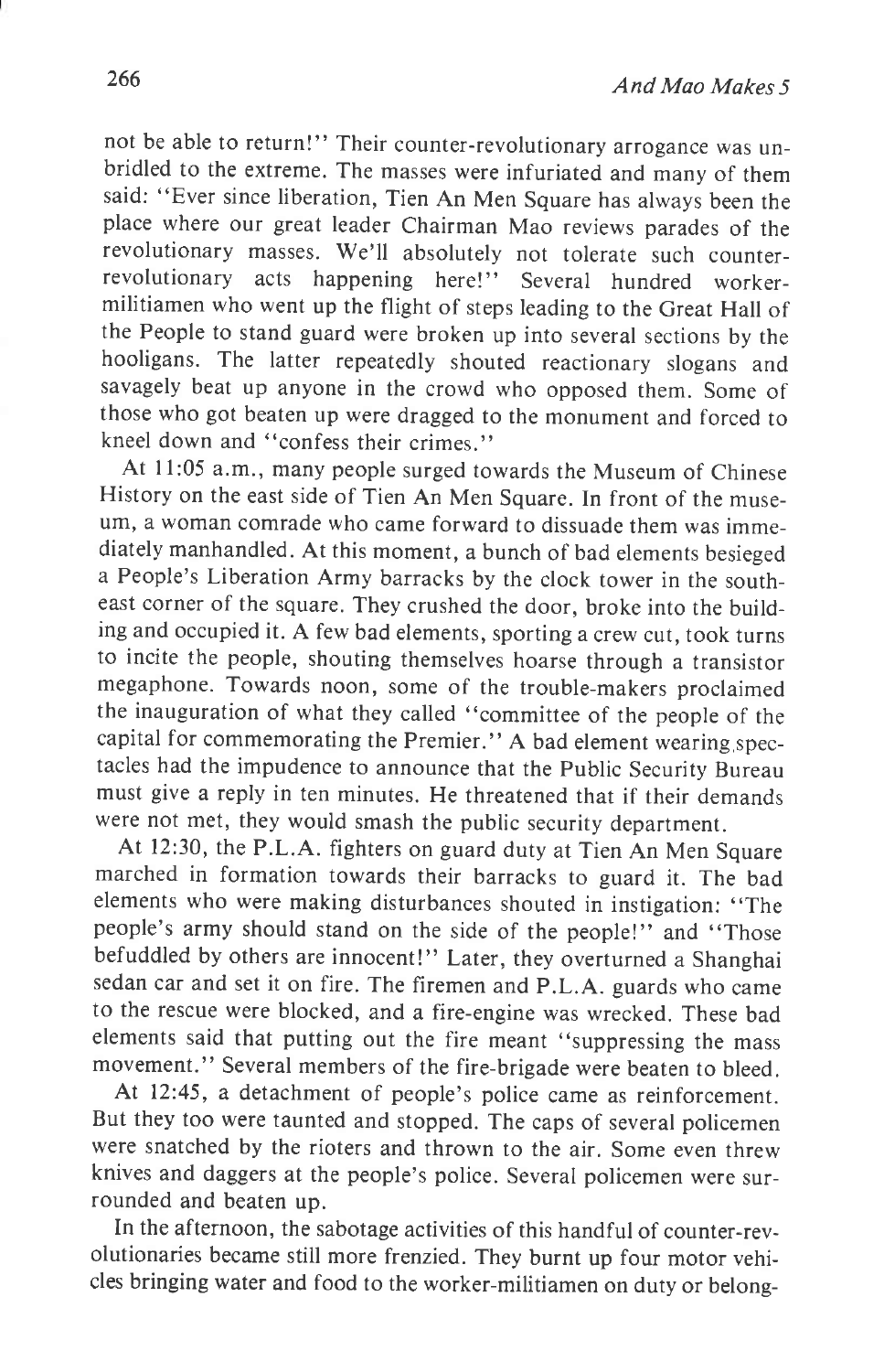ing to the public security department. Around 5 o'clock in the afternoon, this gang of bad elements again broke into that barracks, abducted and beat up the sentries, smashed the windows and doors on the ground floor and looted everything in the rooms. Radios, quilts, bed sheets, clothing and books were all thrown into the fire by this gang of counterrevolutionaries. They also burnt and smashed dozens of bicycles of the Peking worker-militiamen. Black smoke rose to the sky amid a hubbub of counter-revolutionary clamors. Nearly all the window panes in the barracks were smashed. Then they set the barracks on fire.

The revolutionary masses showed their utmost hatred for this counter-revolutionary political incident. Yet the handful of bad elements said glibly: "lt manifests the strength of the masses." They went so far as to claim brazenly that "the situation has now got out of hand and it would be of no use even if a regiment or an army was called in," and so on and so forth, showing their unbridled reactionary arrogance.

See how these counter-revolutionaries use extremely decadent and reactionary language and the trick of insinuation to viciously attack and slander our great leader Chairman Mao and other leading comrades on the Party Central Committee:

"Devils howl as we pour out our grief, we weep but the wolves laugh. We spill our blood in memory of the hero; raising our brows, we unsheathe our swords. China is no longer the China of yore, and the people are no longer wrapped in sheer ignorance: gone for good is Chin Shih Huang's feudal society. We believe in Marxism-Leninism, to'hell with those scholars who emasculate Marxism-Leninism! What we want is genuine Marxism-Leninism. For the sake of genuine Marxism-Leninism, we fear not shedding our blood and laying down our lives; the day modernization in four fields is realized, we will come back to offer libations and sacrifices."

The clamours of these counter-revolutionaries about combating "Chin Shih Huang" and demanding "genuine Marxism-Leninism" were out-and-out counter-revolutionary agitation in the same vein as the language used in Lin Piao's plan for a counter-revolutionary coup d'etat, Outline of Project "571." By directing their spearhead at our great leader Chairman Mao and the Party Central Committee headed by Chairman Mao, and lauding Teng Hsiao-ping's counter-revolutionary revisionist line, these counter-revolutionaries further laid bare their criminal aim to practise revisionism and restore capitalism in China.

In the past few days these elements not only wrote reactionary poems but put up reactionary posters. They lauded Teng Hsiao-ping and attempted to nominate him to play the role of Nagy, the chieftain of the counter-revolutionary incident in Hungary. They raved that "with Teng Hsiao-ping in charge of the work of the Central Committee, the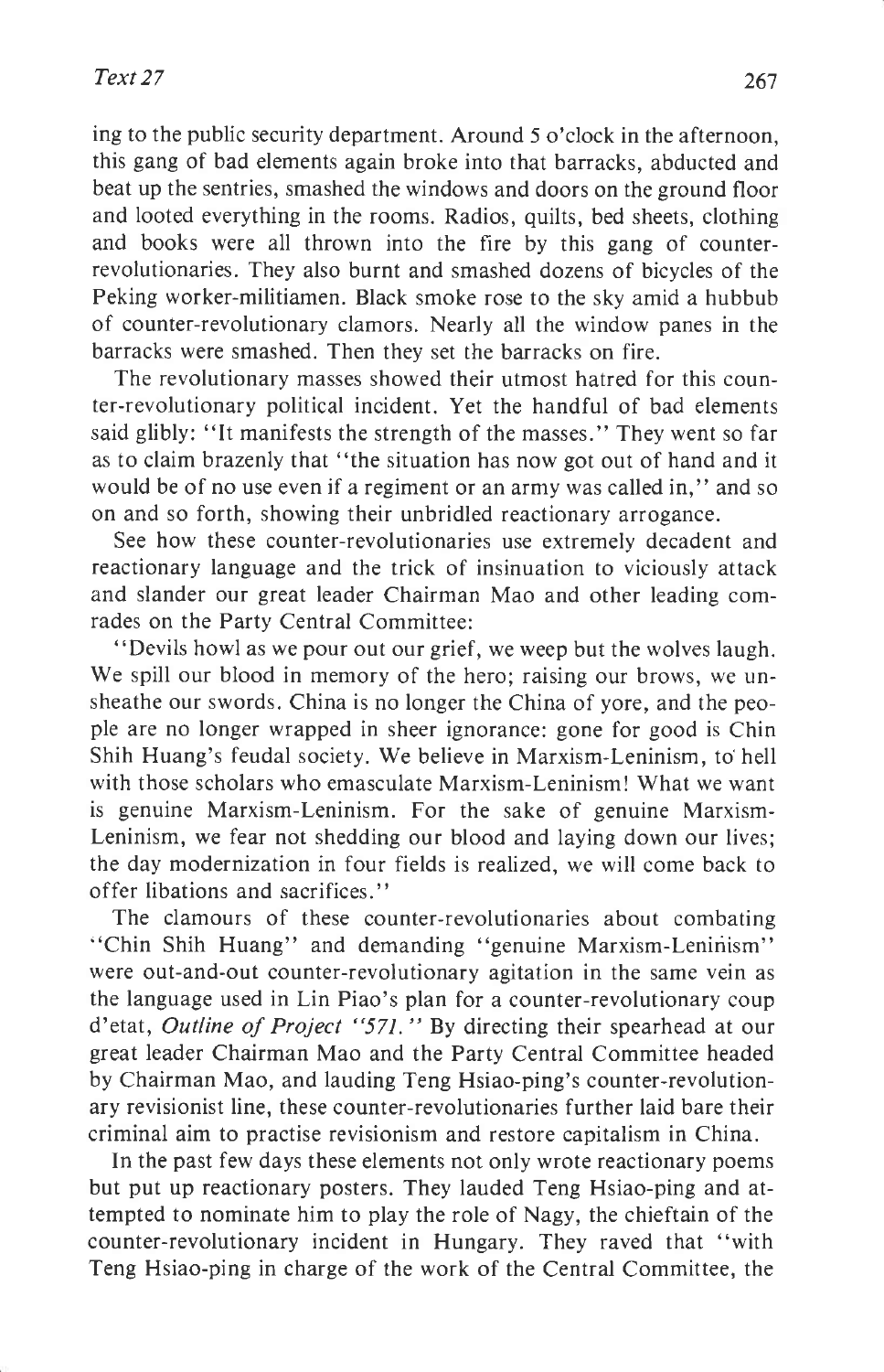struggle has won decisive victory" "to the great satisfaction of the people throughout the country." They uttered vile slanders, saying that "the recent so-called anti-Right deviationist struggle is the act of <sup>a</sup> handful of careerists to reverse verdicts." They openly opposed the great struggle initiated and led by Chairman Mao to repulse the Right deviationist attempt to reverse correct verdicts; their counterrevolutionary arrogance was inflated to the utmost.

However, the time when these counter-revolutionary elements ran rampant coincided with the day of their downfall. Going against the will of the people, they were extremely isolated. As these bad elements were making disturbances, perpetrating acts of violence and sabotage, many revolutionary people courageously stepped forward to denounce their counter-revolutionary acts and struggled against them. The Peking worker-militia, people's police and army guards on duty at the square and the revolutionary people present at the time worked in close co-operation, and fought bravely in defence of Chairman Mao, the Party Central Committee, Chairman Mao's revolutionary line and the great capital of our socialist motherland.

When the handful of bad elements again set fire to the barracks at <sup>5</sup> p.m., the army guards put out the fire at the risk of their own lives. To safeguard the Great Hall of the People, more than 100 Peking workermilitiamen were injured, a dozen of them seriously wounded. Six army guards were abducted and many wounded. Risking dangers, the people's police persevered in fighting. Although the barracks was besieged and fire was engulfing the first floor, leading comrades of the Peking worker-militia command post persevered in the struggle on the second floor. At this critical moment, the switchboard operator calmly reported the news to leading departments concerned.

At 6:30 p.m., after Comrade Wu Teh's speech was broadcast, most of the onlookers and the masses who had been taken in quickly dispersed. But a handful of counter-revolutionaries continued their desperate resistance and again posted some reactionary poems around the Monument to the People's Heroes. Three hours later, on receiving an order from the Peking Municipal Revolutionary Committee, tens of thousands of worker-militiamen, in co-ordination with the people's police and P.L.A, guards, took resolute measures and enforced proletarian dictatorship. In high morale, the heroic Peking militiamen valiantly filed into Tien An Men Square and mounted powerful counterattacks. They encircled those bad elements who were still creating disturbances and committing crimes in the vicinity of the Monument to the People's Heroes. They detained the active criminals and major suspects for examination. In the face of powerful proletarian dictatorship, the handful of rampant rioters could not withstand even a single